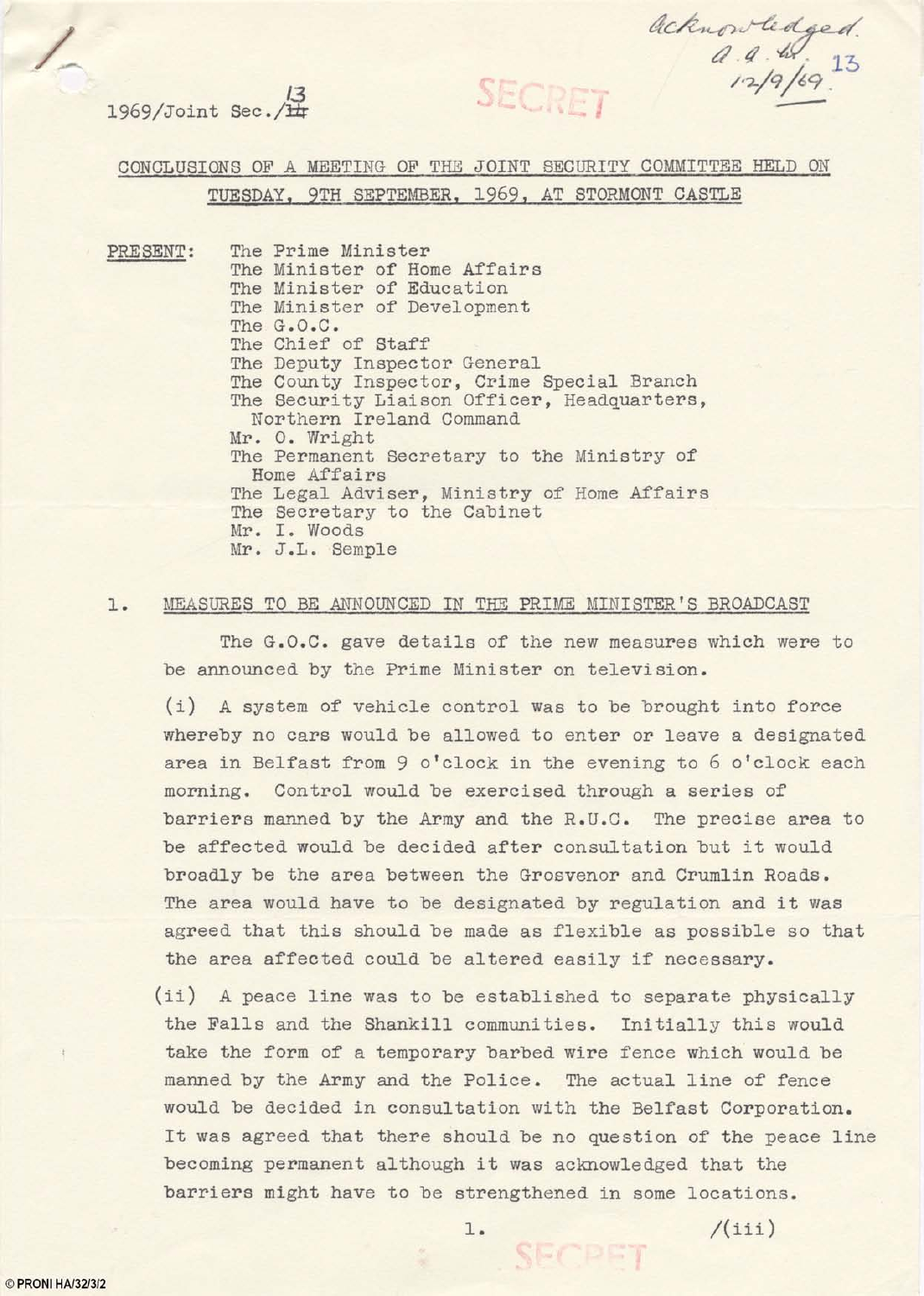# **SECRET**

(iii) With the establishment of the peace line a start would be made on the removal of all barricades, beginning on the outskirts of the city and moving into the centre. This would be done by the R.U.C. in Protestant areas and by the Army in Catholic areas, although it was hoped that at least some of the barricades would be removed voluntarily. Where necessary military barriers would replace the barricades. The task would have to be handled tactfully; for example it would be most unfortunate if a barricade was to be erected again in Albert street. No action should be taken at present against the barricades in Londonderry. It was agreed that in order to persuade residents to remove barricades voluntarily, approaches should be made to church leaders with a view to obtaining comment by them on the Prime Minister's broadcast. Mr. Wright agreed to approach Cardinal Conway.

## 2. CIVILIAN FORCE TO ASSIST THE SECURITY FORCES

It was agreed that since no Civil Defence personnel existed in any numbers it would not be possible or practical to mobilise any civilian force to help the military and the Police, but it was agreed that ward councillors and members of the Peace Committees might be able to assist in certain areas.

### 3. REINFORCEMENTS

The G.O.C. said that another Battalion would be arriving in Belfast at the end of the week. More R.U.C. were being made available by cutting down on stationary guard duty on certain key points in Belfast.

#### 4. INTERNATIONAL FOOTBALL

It was agreed that, in spite of the security difficulties, the Ireland via Russia match should go ahead on the basis agreed earlier in the day involving a 5.30 p.m. start, and that the vehicular restriction should commence later on Wednesday on account of this. Consideration of the position in relation to the Ards - Roma match was postponed until the next meeting.

#### 5. ACCOMMODATION FOR THE ARMY

The G.O.C. mentioned the unsatisfactory conditions in which his soldiers were living and agreed to approach the Government if and when it was necessary, to take up its offer to help in

SECRET

© PRONI HA/32/3/2

r

2. /this respect.